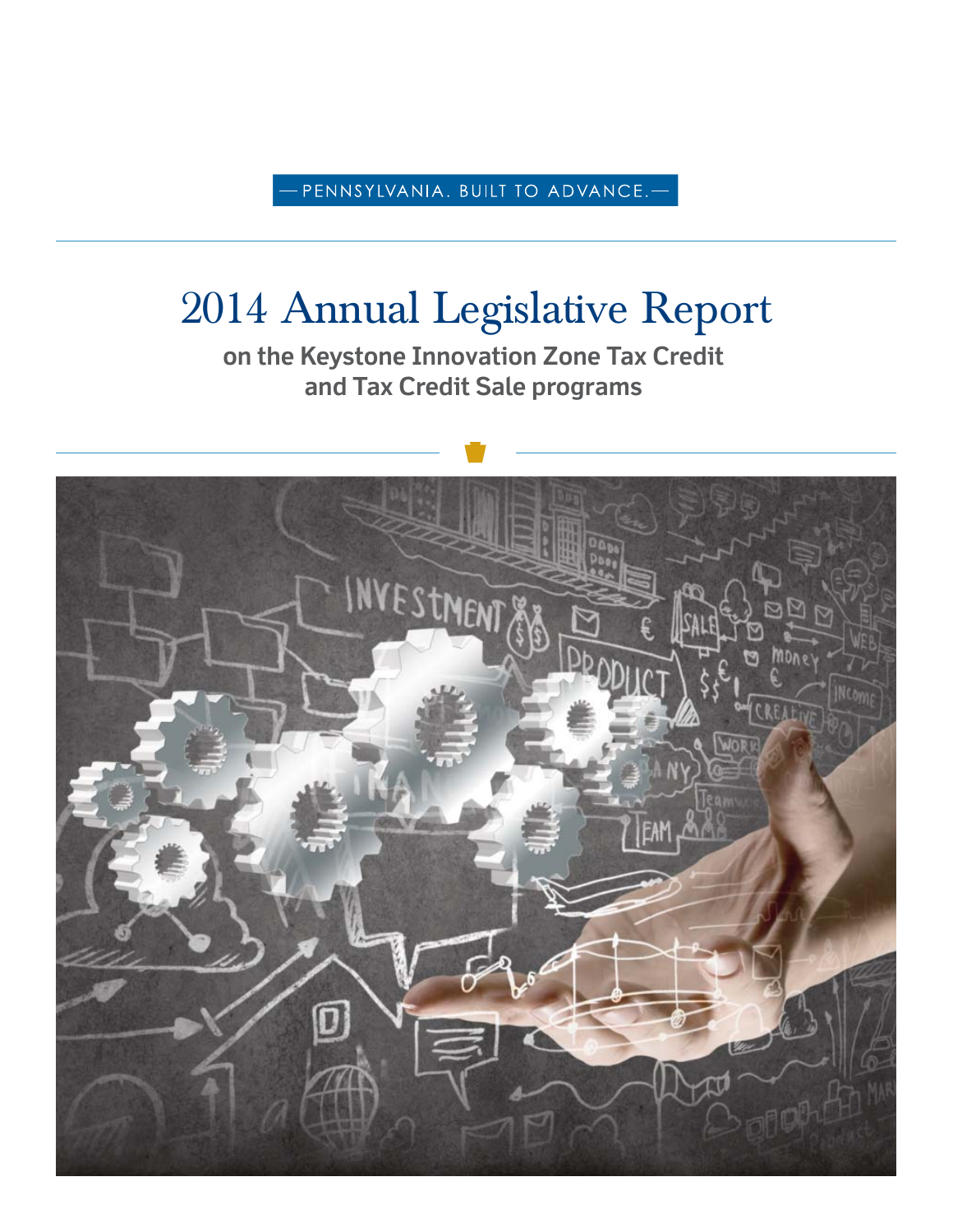## *The Corbett administration is pleased to present the 2014 Annual Legislative Report on the Keystone Innovation Zone (KIZ) Tax Credit and Tax Credit Sale programs.*

Gov. Corbett's push to assist Pennsylvania's startup companies and entrepreneurs resulted in an unprecedented 227 KIZ companies qualifying for the 2014 KIZ Tax Credit. This increase of over 12.4 percent in companies approved, coupled with the record-setting growth to more than \$17.1 million in Tax Credits awarded highlights the continued strengthening of the commonwealth's economy.

The governor's emphasis on having entrepreneurs and startup businesses network with Pennsylvania's world-class educational institutions is paying high dividends. The synergy created through this networking is creating new technologies and products and hundreds of innovative, high-paying jobs for our citizens.



# **Overview**

Administered by the Ben Franklin Technology Development Authority (BFTDA), the Keystone Innovation Zone Tax Credit (Tax Credit) program provides for the award of up to \$25 million annually in tax credits to qualified Keystone Innovation Zone (KIZ) companies. Eligible KIZ companies can receive tax credits for up to \$100,000 annually. To be eligible, a company must be a qualified KIZ company and meet the following requirements:

- 1) Be a for-profit entity located within the geographic boundaries of a BFTDA-designated KIZ
- 2) Demonstrate that it has been in operation for less than eight (8) years
- 3) Operate within one (or more) of the targeted industry sectors identified by the KIZ and its regional partnership
- 4) Provide semi-annual reporting measures to the Department of Community and Economic Development (DCED) through its KIZForce reporting tool

Since the program launched in 2006, hundreds of Pennsylvania's early-stage technology companies have received tax credits through this innovative program. Recipient companies have five years from the date of the award to either use, sell or assign the KIZ Tax Credits. KIZ companies choosing to sell their unused tax credits can either sell them directly or secure a third-party, independent agent to

facilitate the transaction on their behalf.

5) Meet any other requirements as specified by DCED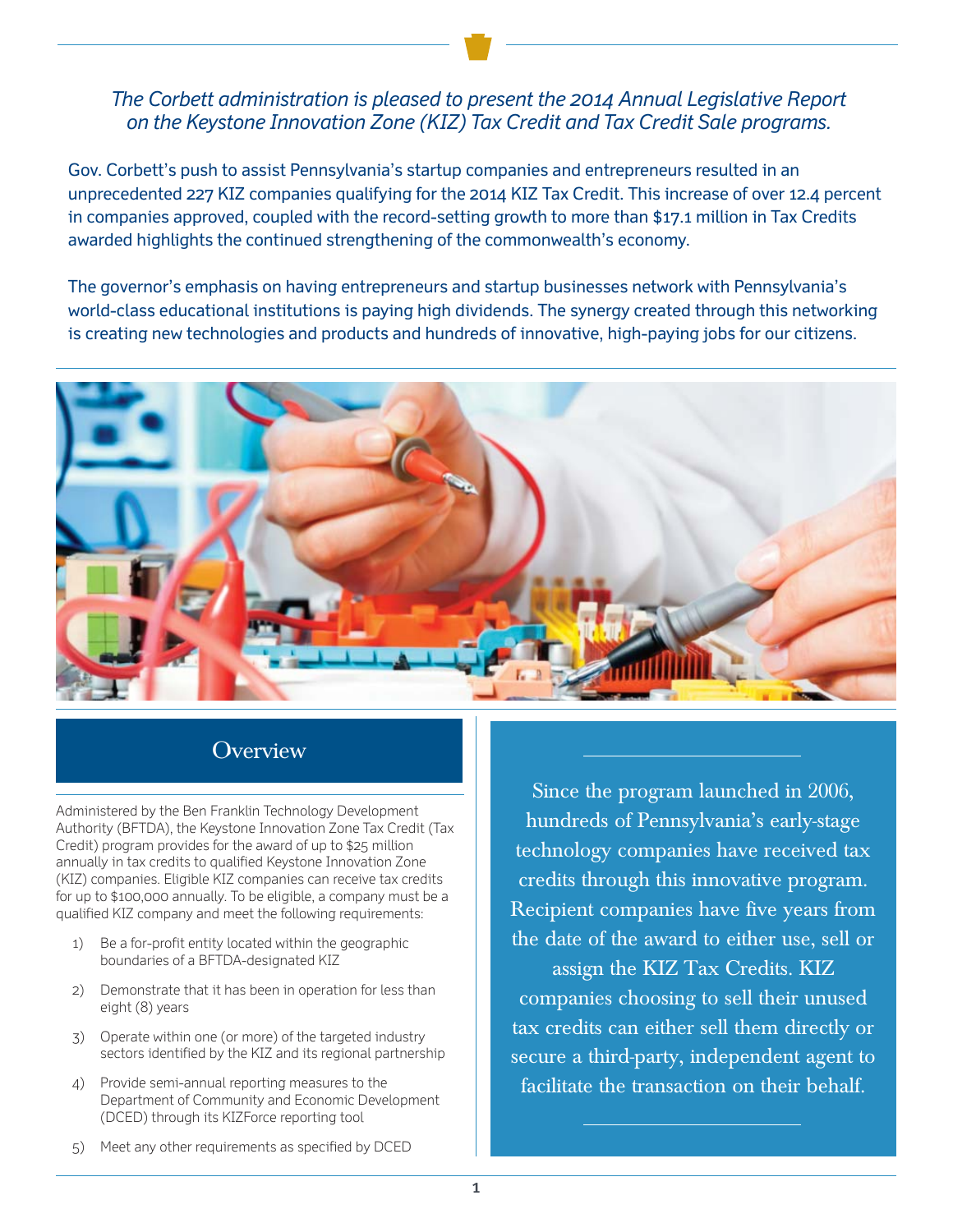# KIZ Tax Credit Awards

Chart 1, below, demonstrates the number of awards made to KIZ companies between 2006 and 2014, while Chart 2 demonstrates the dollar amount of tax credits awarded to the KIZ companies during the same period. Appendix A highlights the company's name, its KIZ-affiliation and the dollar amount of KIZ Tax Credits awarded in 2014.

#### CHART 1



2010

2011

2012

2013

2014

## **Number of KIZ Companies Awarded KIZ Tax Credits by Year**

#### CHART 2

2006

2007

2008

2009



## **Amount of KIZ Tax Credits Awarded by Year**



"Actuated Medical, Inc. (AMI) develops and manufactures state-of-the-art medical devices that incorporate advanced controlled motion technologies…[that] allow clinicians to perform faster, easier and safer procedures. Our first product line, TubeClear, a device to clear clogged feeding tubes, has received FDA clearances...In 2013, we launched our second product line, GentleSharp, a device that reduces stress during blood sampling…[W]e have five other medical devices to be launched between 2014 and 2018. AMI has been fortunate to be eligible for the PA KIZ Tax Credit program. The funds have been used for various items to grow AMI. Patent costs, manufacturing facility upgrades and regulatory submissions are just a few. The impact of the funds is evident as AMI exhibited a 26% growth in employees between 2012 and 2013."

Maureen Mulvihill, President of Actuated Medical, Inc. in Bellefonte, PA (the I-99 Innovation KIZ)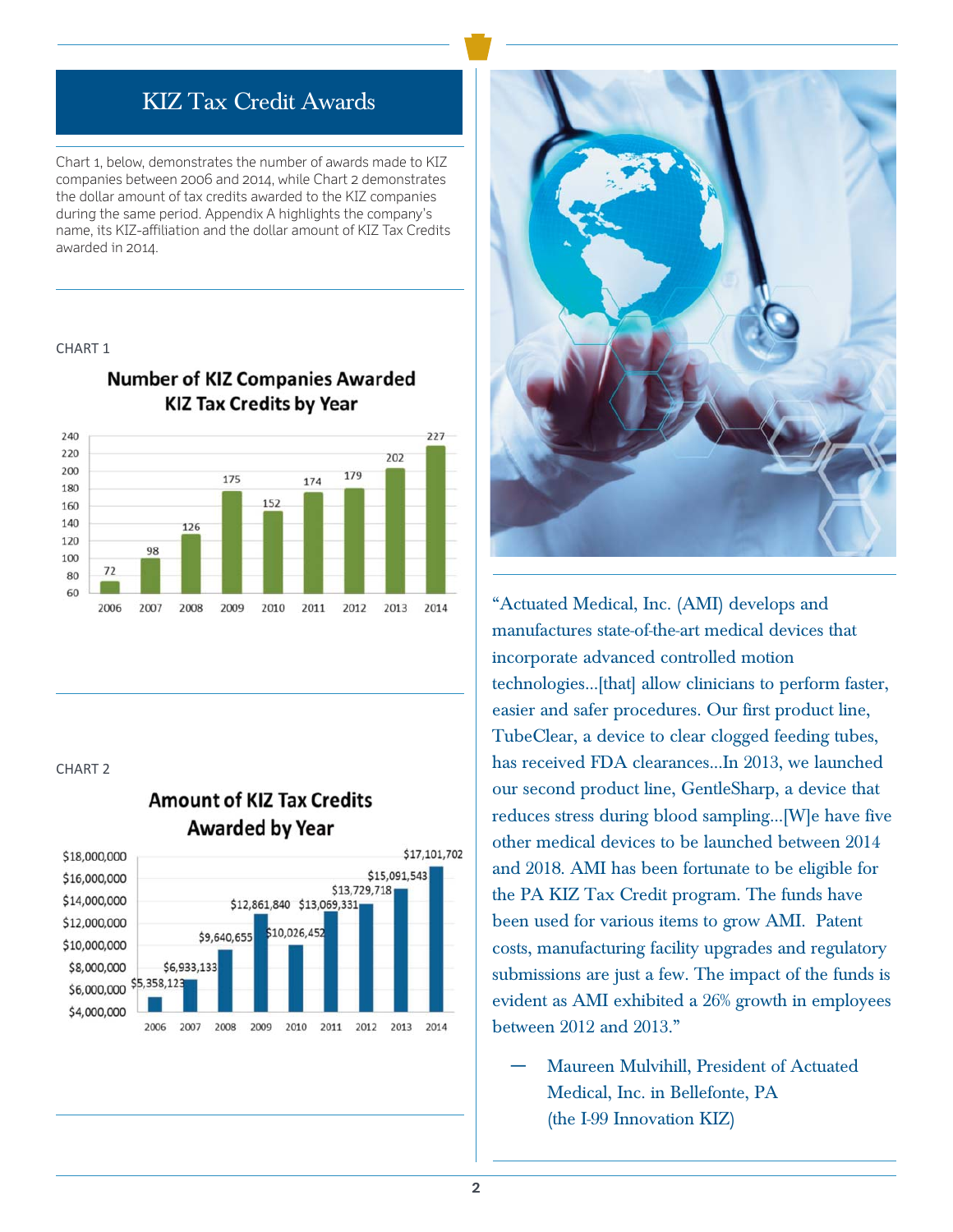# KIZ Tax Credit Sales/ Assignments Program

This component of the KIZ Tax Credit program gives KIZ companies the opportunity to sell or assign any of their unused tax credits for cash. The amount generated on the sale of the credit is determined on several factors, including if the company uses the services of a broker, how quickly the sale is completed or if the sale is part of a "bundled sale," often coordinated by a broker. KIZ companies historically have received between 88 cents and 92.8 cents on the dollar when selling their tax credits. Appendix B details the names of the buyers and the amounts of KIZ Tax Credits they received through this process in 2014.

Chart 3 reflects the number of sales and/or assignment applications approved by DCED each year since the Sales/Assignment program launched in 2007.

Chart 4 identifies the amount of KIZ Tax Credits sold or assigned each year since 2007.

Chart 5 reflects the average amount paid to a KIZ company who either sold or assigned its Tax Credits.

#### CHART 3

## **Number of Tax Credit Sales/Assignments by Year**



#### CHART 4



# Summary

The KIZ Tax Credit program continues to be a critical component of Pennsylvania's economic development resources. Over the past nine years, the KIZ Tax Credit program has infused nearly \$73.8 million into qualified KIZ companies. The new capital derived from the sale of the unused KIZ Tax Credits has increased the ability of these early-stage companies to grow, hire new employees and expand to meet the demands of their customers.

#### CHART 5

### **Yearly Averages of Amounts Paid for KIZ Tax Credits Sold/Assigned** (In Cents per Dollar)



"This is truly a great honor that we receive the KIZ Tax Credit. There are many innovative companies within the Commonwealth of PA, and the Tax Credit will allow us to hire additional technical employees that will solidify our development of new optical test and measurement equipment. The Tax Credit will [also] enable us to innovate by means of continued research and development. In addition, we plan [on] using the cash flow generated by the Tax Credit to continue our current patent processes and increase deployment of new optical products to the market."

― Tom Depaolantonio, President of Precision Rated Optics in Breinigsville, PA (Greater Reading KIZ)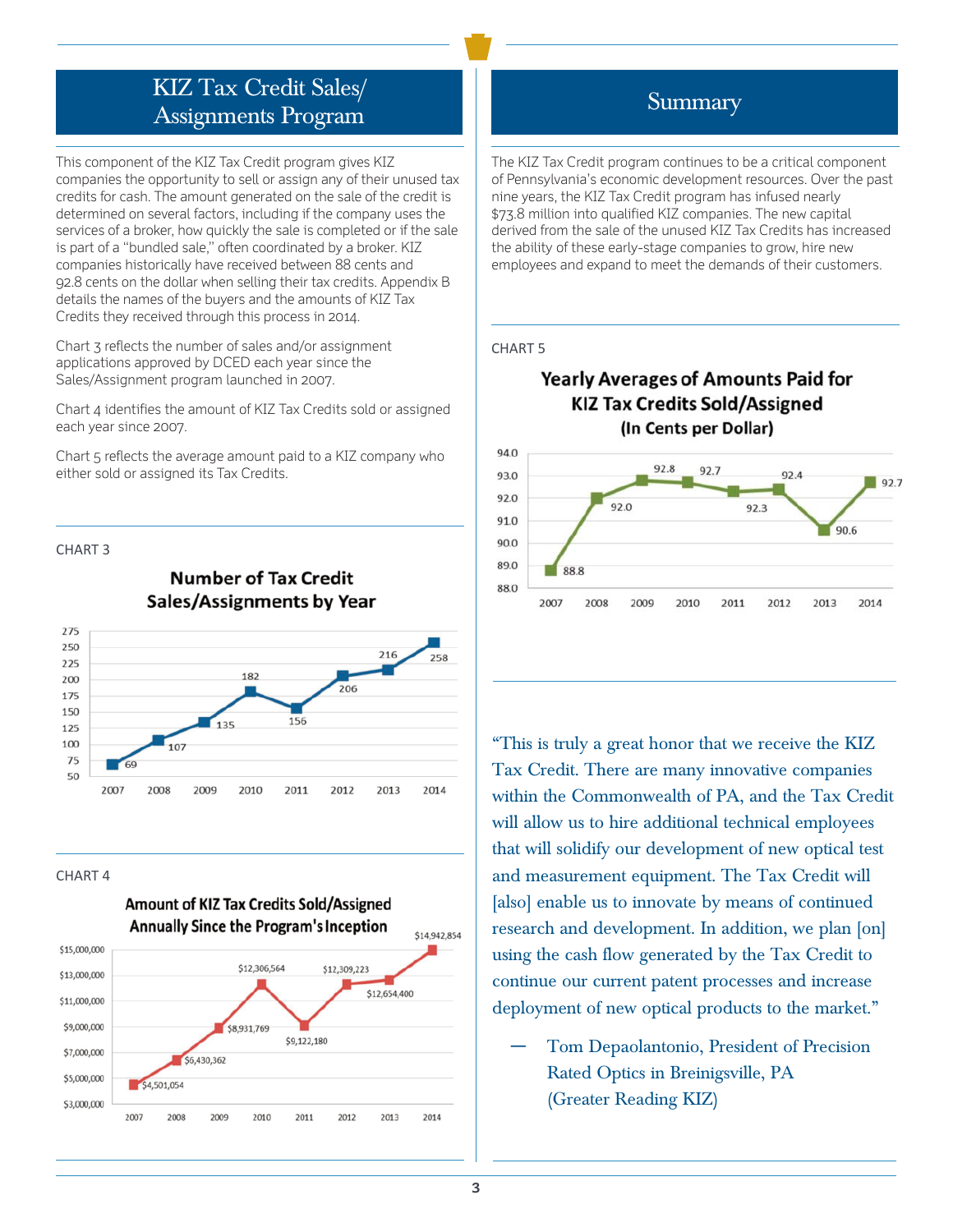#### Appendix A *2014 KIZ Tax Credit Awards*

| <b>Company</b>                                        | <b>Keystone Innovation Zone</b>   | <b>Amount of Tax</b><br><b>Credit Award</b> |
|-------------------------------------------------------|-----------------------------------|---------------------------------------------|
| <b>8Pecks Marketing</b>                               | <b>Beaver County</b>              | \$37,340                                    |
| Healthcare Support Technologies, Inc.                 | <b>Beaver County</b>              | \$100,000                                   |
| <b>Innotech Financial Consulting, LLC</b>             | <b>Beaver County</b>              | \$26,328                                    |
| <b>Talktime Speech Therapy</b>                        | <b>Beaver County</b>              | \$100,000                                   |
| <b>Tawnle Marketing, Inc.</b>                         | <b>Beaver County</b>              | \$32,286                                    |
| Vanko Trading, Inc.                                   | <b>Beaver County</b>              | \$52,564                                    |
| <b>Whitewater International, LLC</b>                  | <b>Beaver County</b>              | \$100,000                                   |
| 1SEO.Com                                              | BioLaunch611+                     | \$100,000                                   |
| <b>Biltmore Software Solutions, Inc.</b>              | BioLaunch611+                     | \$100,000                                   |
| <b>Biltmore Solutions, Inc.</b>                       | BioLaunch611+                     | \$77,428                                    |
| <b>Click-It Solutions, Inc.</b>                       | BioLaunch611+                     | \$39,047                                    |
| <b>Commerce Drive Enterprises, LLC (dba Numonics)</b> | BioLaunch611+                     | \$100,000                                   |
| CR2, LLC, dba CardioReady, Inc.                       | BioLaunch611+                     | \$88,211                                    |
| <b>Curotec, LLC</b>                                   | BioLaunch611+                     | \$48,987                                    |
| <b>Dynamic Concepts Mfg., LLC</b>                     | BioLaunch611+                     | \$16,104                                    |
| <b>Focus Biomolecules, LLC</b>                        | BioLaunch611+                     | \$78,276                                    |
| <b>GLOBO Language Solutions</b>                       | BioLaunch611+                     | \$100,000                                   |
| <b>Here's My Chance</b>                               | BioLaunch611+                     | \$65,457                                    |
| <b>Innovative Supply Solutions, LLC</b>               | BioLaunch611+                     | \$99,980                                    |
| Inventox, Inc.                                        | BioLaunch611+                     | \$17,857                                    |
| <b>Inverse Paradox, LLC</b>                           | BioLaunch611+                     | \$66,412                                    |
| LED Living Technologies, Inc.                         | BioLaunch611+                     | \$100,000                                   |
| <b>Liberty Fox Technologies, LLC</b>                  | BioLaunch611+                     | \$100,000                                   |
| <b>Lindi Products, LLC</b>                            | BioLaunch611+                     | \$100,000                                   |
| ListenLogic, LLC                                      | BioLaunch611+                     | \$100,000                                   |
| <b>Mingl Social, LLC</b>                              | BioLaunch611+                     | \$53,524                                    |
| <b>Mpower Software Services, LLC</b>                  | BioLaunch611+                     | \$100,000                                   |
| <b>RDC Design Group, LLC</b>                          | BioLaunch611+                     | \$100,000                                   |
| <b>Telex Metals, LLC</b>                              | BioLaunch611+                     | \$100,000                                   |
| <b>Vascular Strategies, LLC</b>                       | BioLaunch611+                     | \$100,000                                   |
| <b>Advanced Neural Dynamics, Inc.</b>                 | <b>Bucks County Biotechnology</b> | \$24,000                                    |
| <b>Artemis Solutions</b>                              | <b>Bucks County Biotechnology</b> | \$44,776                                    |
| Bioleap, Inc.                                         | <b>Bucks County Biotechnology</b> | \$100,000                                   |
| Da Yu Enterprises, LLC                                | <b>Bucks County Biotechnology</b> | \$73,801                                    |
| <b>Enantigen Therapeutics, Inc.</b>                   | <b>Bucks County Biotechnology</b> | \$100,000                                   |
| Flowmetric, Inc.                                      | <b>Bucks County Biotechnology</b> | \$100,000                                   |
| Forge Life Science, LLC                               | <b>Bucks County Biotechnology</b> | \$100,000                                   |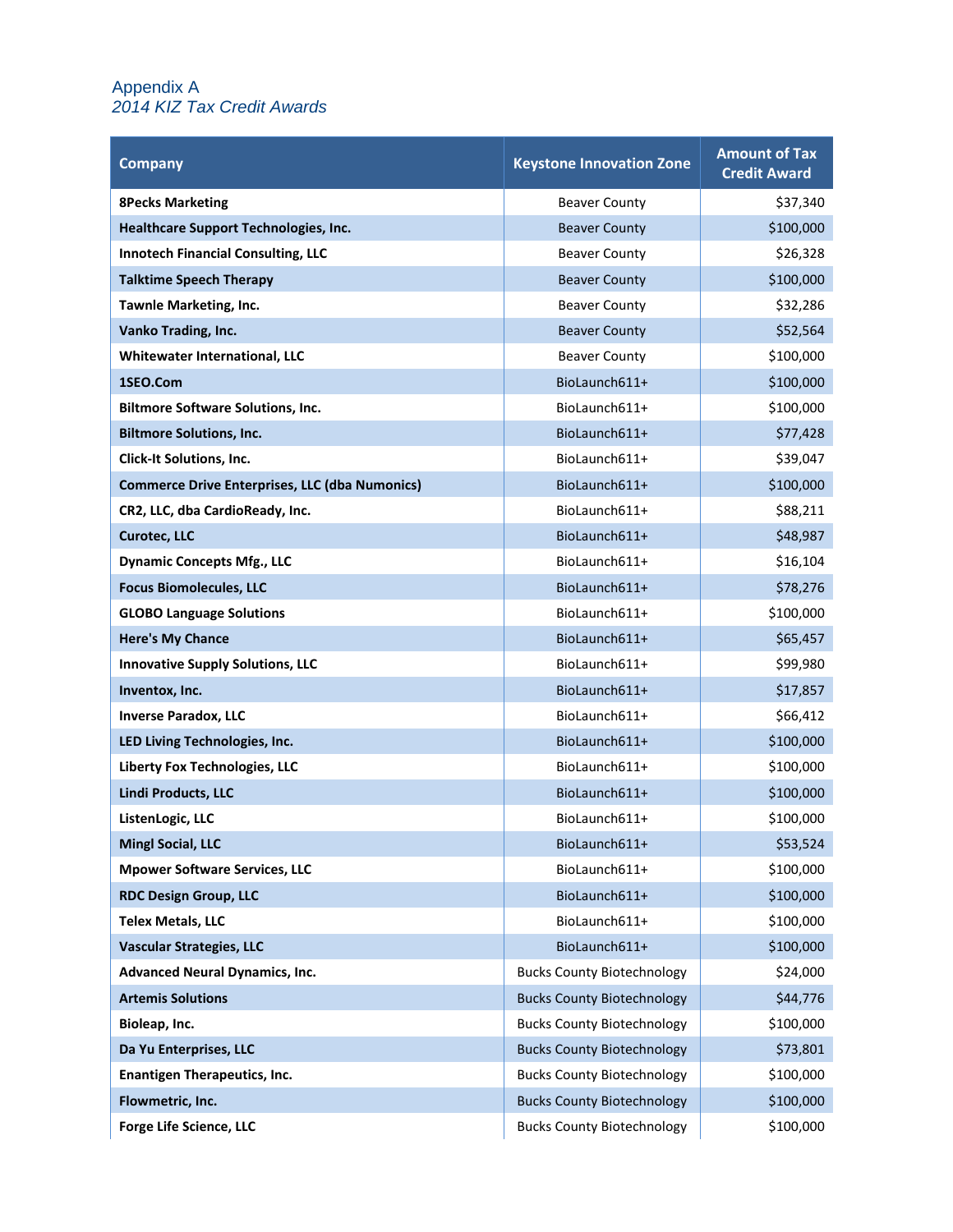| <b>Company</b>                            | <b>Keystone Innovation Zone</b>   | <b>Amount of Tax</b><br><b>Credit Award</b> |
|-------------------------------------------|-----------------------------------|---------------------------------------------|
| Fox Chase Chemical Diversity Center, Inc. | <b>Bucks County Biotechnology</b> | \$100,000                                   |
| ImCare Biotech, LLC                       | <b>Bucks County Biotechnology</b> | \$77,450                                    |
| <b>IteraMed Consulting, LLC</b>           | <b>Bucks County Biotechnology</b> | \$24,684                                    |
| JBS Science, Inc.                         | <b>Bucks County Biotechnology</b> | \$100,000                                   |
| <b>LAM Drug Discovery Consulting</b>      | <b>Bucks County Biotechnology</b> | \$4,284                                     |
| Pharmabridge, Inc.                        | <b>Bucks County Biotechnology</b> | \$53,634                                    |
| Seneb Biosciences, Inc.                   | <b>Bucks County Biotechnology</b> | \$75,563                                    |
| Vironika, LLC                             | <b>Bucks County Biotechnology</b> | \$63,997                                    |
| <b>Airolution</b>                         | <b>Chester County</b>             | \$100,000                                   |
| Alliance Pharma, Inc.                     | <b>Chester County</b>             | \$100,000                                   |
| <b>EvolveIP Holdings, LLC</b>             | <b>Chester County</b>             | \$100,000                                   |
| <b>Shifa Biomedical Corporation</b>       | <b>Chester County</b>             | \$100,000                                   |
| <b>Venatorx Pharmaceuticals, Inc.</b>     | <b>Chester County</b>             | \$100,000                                   |
| Y-Prime, Inc.                             | <b>Chester County</b>             | \$100,000                                   |
| At Home FMS, LLC                          | <b>Erie County</b>                | \$2,923                                     |
| <b>Beaumont Advanced Processing</b>       | <b>Erie County</b>                | \$97,053                                    |
| <b>Beaumont Development, LLC</b>          | <b>Erie County</b>                | \$100,000                                   |
| <b>Conduit Technology, LLC</b>            | <b>Erie County</b>                | \$15,589                                    |
| <b>Dura-Tite Systems, LLC</b>             | <b>Erie County</b>                | \$100,000                                   |
| <b>Epic Web Studios</b>                   | <b>Erie County</b>                | \$66,481                                    |
| Flagship Multimedia, Inc.                 | <b>Erie County</b>                | \$45,702                                    |
| <b>Mason Jars Company</b>                 | <b>Erie County</b>                | \$100,000                                   |
| My Appointment.org, LLC                   | <b>Erie County</b>                | \$7,077                                     |
| PMWare, Inc.                              | <b>Erie County</b>                | \$2,050                                     |
| <b>Shaffer Technologies, Inc.</b>         | <b>Erie County</b>                | \$44,683                                    |
| The Erie Radio Company, LLC               | <b>Erie County</b>                | \$100,000                                   |
| <b>1sTeam Advertising, LLC</b>            | Greater Johnstown                 | \$92,435                                    |
| <b>CONXX Pennsylvania, Inc.</b>           | Greater Johnstown                 | \$100,000                                   |
| <b>Entropi Software, LLC</b>              | Greater Johnstown                 | \$84,082                                    |
| In-Shore Technologies, Inc.               | Greater Johnstown                 | \$100,000                                   |
| <b>JMG Systems, LLC</b>                   | Greater Johnstown                 | \$75,617                                    |
| <b>ATRP Solutions, Inc.</b>               | <b>Greater Oakland</b>            | \$40,156                                    |
| Green Ox Catalysts, Inc.                  | <b>Greater Oakland</b>            | \$4,983                                     |
| Nanogriptech, Inc.                        | Greater Oakland                   | \$100,000                                   |
| PHRQL, Inc.                               | <b>Greater Oakland</b>            | \$87,222                                    |
| Qrono, Inc.                               | Greater Oakland                   | \$100,000                                   |
| Safaba Translation Solutions, Inc.        | <b>Greater Oakland</b>            | \$79,553                                    |
| Shoefitr, Inc.                            | Greater Oakland                   | \$100,000                                   |
| SpiralGen, Inc.                           | <b>Greater Oakland</b>            | \$100,000                                   |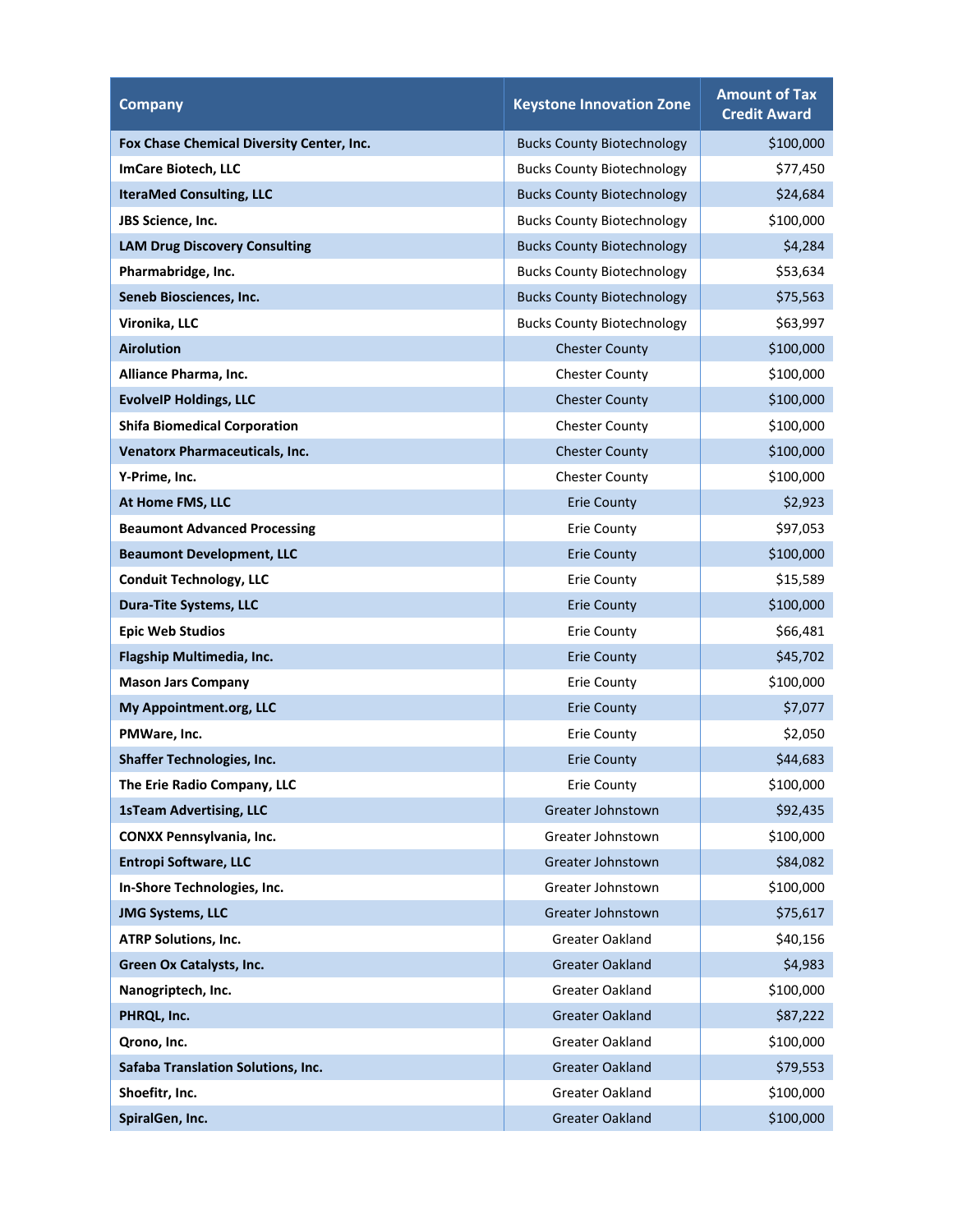| <b>Company</b>                                | <b>Keystone Innovation Zone</b> | <b>Amount of Tax</b><br><b>Credit Award</b> |
|-----------------------------------------------|---------------------------------|---------------------------------------------|
| Thread, LLC                                   | <b>Greater Oakland</b>          | \$88,925                                    |
| <b>Wombat Security Technologies, Inc.</b>     | <b>Greater Oakland</b>          | \$100,000                                   |
| <b>Continental Tide Defense Systems, Inc.</b> | <b>Greater Reading</b>          | \$100,000                                   |
| Interactive Liquid, LLC.                      | <b>Greater Reading</b>          | \$100,000                                   |
| <b>Columbia County Bread and Granola, LLC</b> | Greater Susquehanna             | \$100,000                                   |
| <b>Fresh Roasted Coffee, LLC</b>              | Greater Susquehanna             | \$100,000                                   |
| MePush, Inc.                                  | Greater Susquehanna             | \$100,000                                   |
| <b>World of Wood</b>                          | Greater Susquehanna             | \$7,943                                     |
| CrimeWatch Technologies, Inc.                 | Harrisburg Market               | \$19,793                                    |
| Cruzstar, LLC                                 | Harrisburg Market               | \$71,850                                    |
| <b>Markant Corporation</b>                    | Harrisburg Market               | \$100,000                                   |
| <b>New Era Orthopaedics, LLC</b>              | Harrisburg Market               | \$100,000                                   |
| <b>Red Privet, LLC</b>                        | Harrisburg Market               | \$100,000                                   |
| The APAK Group, Inc.                          | Harrisburg Market               | \$100,000                                   |
| <b>Webpage FX</b>                             | Harrisburg Market               | \$100,000                                   |
| Z-Band Video, Inc.                            | Harrisburg Market               | \$100,000                                   |
| <b>CMIT Solutions of Central Pennsylvania</b> | Huntingdon County               | \$100,000                                   |
| <b>Greatest Hits Websites, LLC</b>            | <b>Huntingdon County</b>        | \$100,000                                   |
| <b>Quinn Analytics, LLC</b>                   | Huntingdon County               | \$15,628                                    |
| <b>Recycle-It Electronics</b>                 | <b>Huntingdon County</b>        | \$100,000                                   |
| <b>Techno-Mango, LLC</b>                      | Huntingdon County               | \$13,287                                    |
| <b>TR Consulting, LLC</b>                     | <b>Huntingdon County</b>        | \$100,000                                   |
| <b>Dynamic Energy Solutions, LLC</b>          | i2n - Chester County            | \$100,000                                   |
| Fibrocell Science, Inc.                       | i2n - Chester County            | \$23,579                                    |
| <b>Fogmaker North America, LLC</b>            | i2n - Chester County            | \$100,000                                   |
| IFM Prover USA, Inc.                          | i2n - Chester County            | \$100,000                                   |
| <b>Next Generation Reporting, LLC</b>         | i2n - Chester County            | \$100,000                                   |
| PetroMar Technologies, Inc.                   | i2n - Chester County            | \$100,000                                   |
| PrimBio Research Institute, LLC               | i2n - Chester County            | \$9,960                                     |
| <b>Purispec, LLC</b>                          | i2n - Chester County            | \$98,627                                    |
| <b>SparkNet Technologies, LLC</b>             | i2n - Chester County            | \$91,505                                    |
| <b>Theraceutix, LLC</b>                       | i2n - Chester County            | \$11,532                                    |
| Thingworx, Inc.                               | i2n - Chester County            | \$100,000                                   |
| TransSig, Inc.                                | i2n - Chester County            | \$100,000                                   |
| Unifeyed, LLC                                 | i2n - Chester County            | \$78,086                                    |
| <b>Unilog Content Solutions, LLC</b>          | i2n - Chester County            | \$65,555                                    |
| Zeomedix, Inc.                                | i2n - Chester County            | \$56,171                                    |
| <b>Kerathin, LLC</b>                          | i2n - Delaware County           | \$43,932                                    |
| <b>Prosthetic Innovations, LLC</b>            | i2n - Delaware County           | \$100,000                                   |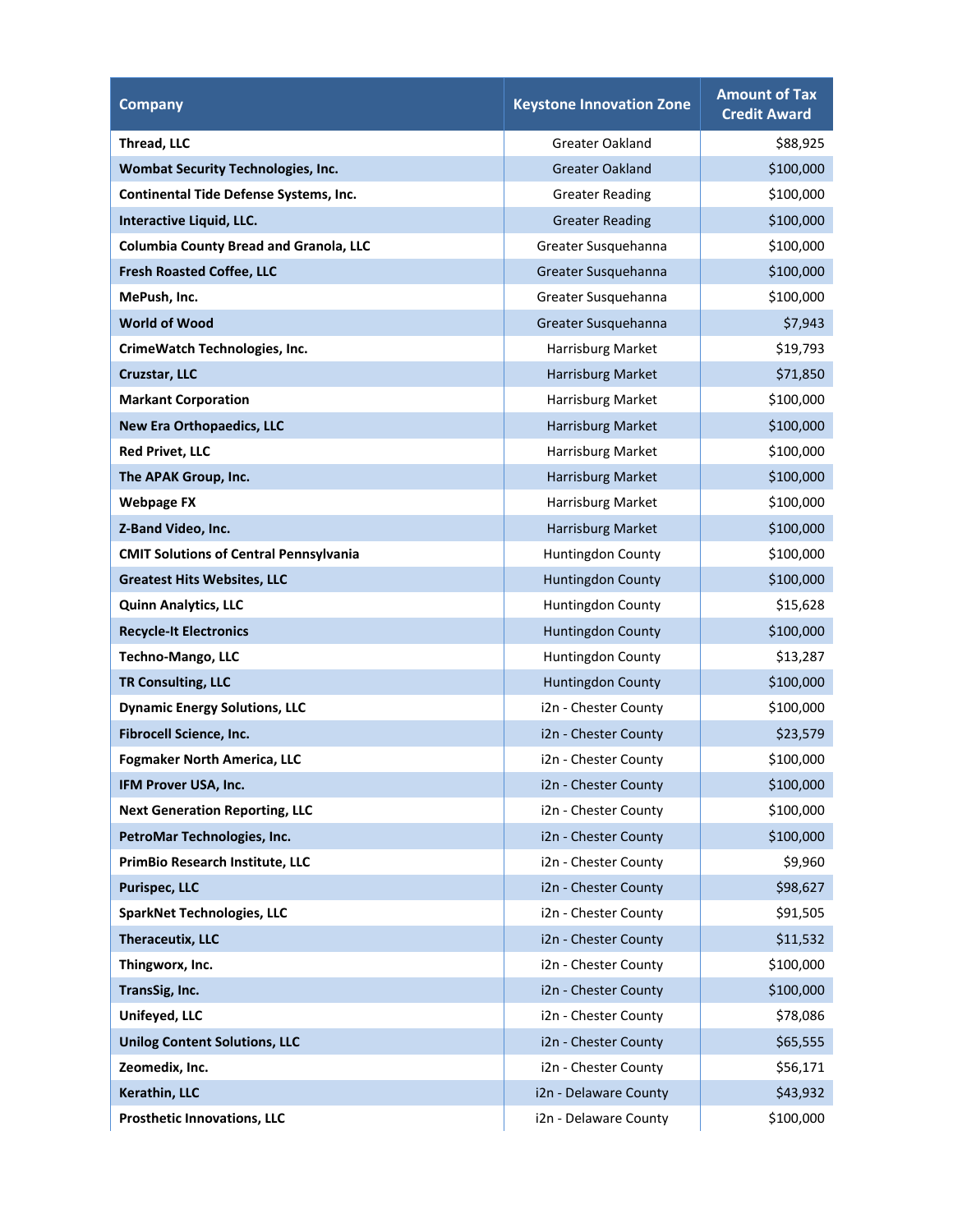| <b>Company</b>                                                | <b>Keystone Innovation Zone</b> | <b>Amount of Tax</b><br><b>Credit Award</b> |
|---------------------------------------------------------------|---------------------------------|---------------------------------------------|
| <b>Actuated Medical, Inc.</b>                                 | <b>I-99 Innovation Corridor</b> | \$100,000                                   |
| <b>Biomagnetic Solutions, LLC</b>                             | I-99 Innovation Corridor        | \$50,000                                    |
| Chromatan, Inc.                                               | <b>I-99 Innovation Corridor</b> | \$100,000                                   |
| <b>Clutch Holdings, Inc.</b>                                  | <b>I-99 Innovation Corridor</b> | \$100,000                                   |
| Indigo Biosciences, Inc.                                      | I-99 Innovation Corridor        | \$78,607                                    |
| Lasers For Innovative Solutions, LLC                          | I-99 Innovation Corridor        | \$3,531                                     |
| M-Mech Defense, Inc.                                          | I-99 Innovation Corridor        | \$83,958                                    |
| Peconic, LLC                                                  | <b>I-99 Innovation Corridor</b> | \$46,856                                    |
| Piezo Energy, Inc.                                            | I-99 Innovation Corridor        | \$100,000                                   |
| <b>PolyK Technologies, LLC</b>                                | I-99 Innovation Corridor        | \$100,000                                   |
| Prescient Weather, Ltd.                                       | I-99 Innovation Corridor        | \$59,596                                    |
| <b>Professional Staffing Solutions, LLC</b>                   | I-99 Innovation Corridor        | \$100,000                                   |
| Quantum Vortex, Inc.                                          | I-99 Innovation Corridor        | \$49,457                                    |
| <b>Silcotek Corporation</b>                                   | I-99 Innovation Corridor        | \$100,000                                   |
| <b>Warners Innovations Solutions</b>                          | I-99 Innovation Corridor        | \$100,000                                   |
| <b>Ecedent, LLC</b>                                           | Indiana County                  | \$14,519                                    |
| Al Efficiency, LLC                                            | Lackawanna County               | \$100,000                                   |
| Centerium, LLC                                                | Lackawanna County               | \$95,285                                    |
| <b>Diversified Disaster Recovery Services, Inc.</b>           | Lackawanna County               | \$39,276                                    |
| <b>EcoIndustrial, LLC</b>                                     | Lackawanna County               | \$100,000                                   |
| <b>Extundo Innovations, LLC</b>                               | Lackawanna County               | \$100,000                                   |
| Iron-Tree Data Networks, Inc.                                 | Lackawanna County               | \$100,000                                   |
| Local Focal, Inc. (dba Net Driven)                            | Lackawanna County               | \$100,000                                   |
| Nearbid.com, LLC                                              | Lackawanna County               | \$100,000                                   |
| <b>Net Driven Development, LLC</b>                            | Lackawanna County               | \$100,000                                   |
| <b>Predictable Defense, LLC</b>                               | Lackawanna County               | \$100,000                                   |
| Prova Systems & Technologies, Inc.                            | Lackawanna County               | \$27,982                                    |
| SEED, Inc.                                                    | Lackawanna County               | \$100,000                                   |
| <b>Thermal Logic, LLC</b>                                     | Lackawanna County               | \$100,000                                   |
| <b>Bright Solutions Management Group, Inc.</b>                | Luzerne County                  | \$100,000                                   |
| <b>Cornerstone Counseling and Consulting Specialists, LLC</b> | <b>Luzerne County</b>           | \$11,918                                    |
| Jungle Computer L.L.C.                                        | Luzerne County                  | \$48,378                                    |
| <b>KBJ Enterprises, LLC</b>                                   | <b>Luzerne County</b>           | \$69,557                                    |
| Live Mercury, Inc.                                            | Luzerne County                  | \$60,498                                    |
| <b>Medetz Surgical Instruments</b>                            | <b>Luzerne County</b>           | \$16,965                                    |
| <b>Meydeer Tech, LLC</b>                                      | Luzerne County                  | \$31,506                                    |
| <b>MoxieGreen</b>                                             | <b>Luzerne County</b>           | \$27,821                                    |
| <b>Outsourcing USA</b>                                        | Luzerne County                  | \$57,260                                    |
| <b>Refer Local, LLC</b>                                       | <b>Luzerne County</b>           | \$100,000                                   |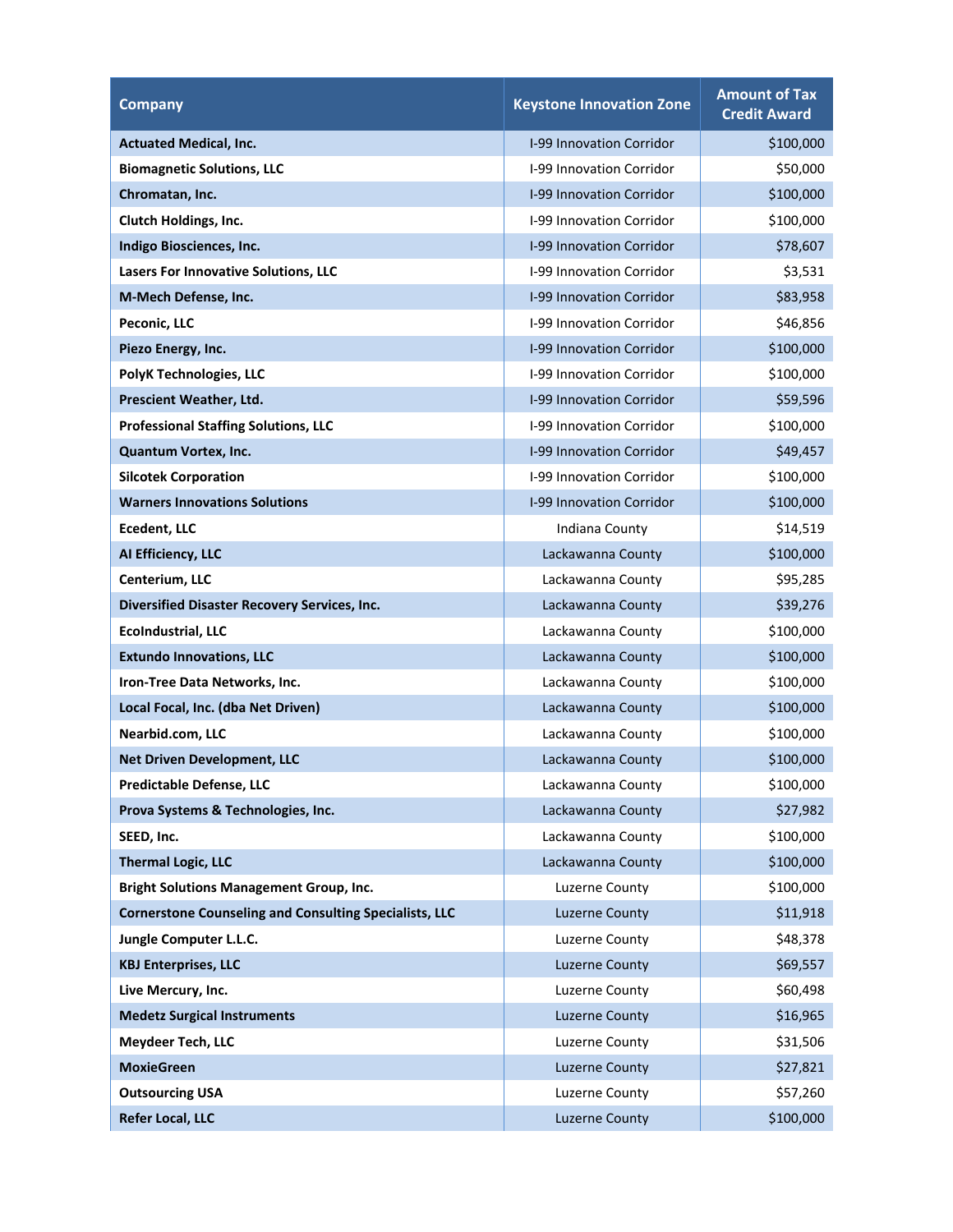| <b>Company</b>                             | <b>Keystone Innovation Zone</b> | <b>Amount of Tax</b><br><b>Credit Award</b> |
|--------------------------------------------|---------------------------------|---------------------------------------------|
| Revere, LLC                                | <b>Luzerne County</b>           | \$100,000                                   |
| RF Antenna Design, Inc.                    | <b>Luzerne County</b>           | \$93,613                                    |
| <b>Surpass Online, LLC</b>                 | Luzerne County                  | \$100,000                                   |
| <b>USA Business Products, LLC</b>          | <b>Luzerne County</b>           | \$100,000                                   |
| <b>Vitrius Technologies, LLC</b>           | Luzerne County                  | \$97,628                                    |
| <b>WSPC Communications, Inc.</b>           | <b>Luzerne County</b>           | \$52,300                                    |
| <b>Building 22 Metalworks, LLC</b>         | Navy Yard                       | \$100,000                                   |
| Gibraltar IT, LLC                          | Navy Yard                       | \$100,000                                   |
| Iroko Intermediate Holdings, Inc.          | Navy Yard                       | \$100,000                                   |
| Luxtech, LLC                               | Navy Yard                       | \$100,000                                   |
| Rhoads Marine Industries, Inc.             | Navy Yard                       | \$100,000                                   |
| <b>ZSX Medical, LLC</b>                    | Navy Yard                       | \$66,500                                    |
| Abella, Inc.                               | Northwest Lancaster City        | \$100,000                                   |
| <b>MIND Development &amp; Design, LLC</b>  | Northwest Lancaster City        | \$66,898                                    |
| Premiercomm, LLC                           | Northwest Lancaster City        | \$100,000                                   |
| <b>Ernst Biomass, LLC</b>                  | Northwest PA                    | \$100,000                                   |
| <b>Scribe Printing Technologies, Inc.</b>  | Northwest PA                    | \$26,610                                    |
| <b>ActivAided Orthotics</b>                | Pittsburgh Central              | \$51,463                                    |
| Bit-X-Bit, LLC                             | Pittsburgh Central              | \$100,000                                   |
| eDigitalDataCenter, Inc.                   | Pittsburgh Central              | \$100,000                                   |
| <b>Embedded Energy Technology, LLC</b>     | Pittsburgh Central              | \$100,000                                   |
| Hyrdo 4 GE, Inc.                           | Pittsburgh Central              | \$94,660                                    |
| <b>Institute of Consultative Bioethics</b> | Pittsburgh Central              | \$36,683                                    |
| Lionce, LLC                                | Pittsburgh Central              | \$47,385                                    |
| NoWait, Inc.                               | Pittsburgh Central              | \$100,000                                   |
| PoweredAnalytics, Inc.                     | <b>Pittsburgh Central</b>       | \$100,000                                   |
| Rent Jungle, LLC                           | Pittsburgh Central              | \$100,000                                   |
| Rubitection, Inc.                          | Pittsburgh Central              | \$29,239                                    |
| <b>Savage Visual Effects</b>               | Pittsburgh Central              | \$100,000                                   |
| Showclix, Inc.                             | Pittsburgh Central              | \$100,000                                   |
| Social Media Intel (c/o CGR Holdings)      | Pittsburgh Central              | \$10,799                                    |
| <b>Special Pathogens Laboratory, LLC</b>   | Pittsburgh Central              | \$100,000                                   |
| <b>Talencea Corporation</b>                | Pittsburgh Central              | \$54,687                                    |
| <b>SuccessTSM, LLC</b>                     | Pocono Mountains                | \$31,400                                    |
| Vacuum Works, LLC                          | Pocono Mountains                | \$100,000                                   |
| <b>CENT, LLC</b>                           | Southside Bethlehem             | \$3,791                                     |
| Cerora, Inc.                               | Southside Bethlehem             | \$16,259                                    |
| <b>DynAccess Ltd.</b>                      | Southside Bethlehem             | \$22,484                                    |
| EcoTech Marine International, Inc.         | Southside Bethlehem             | \$100,000                                   |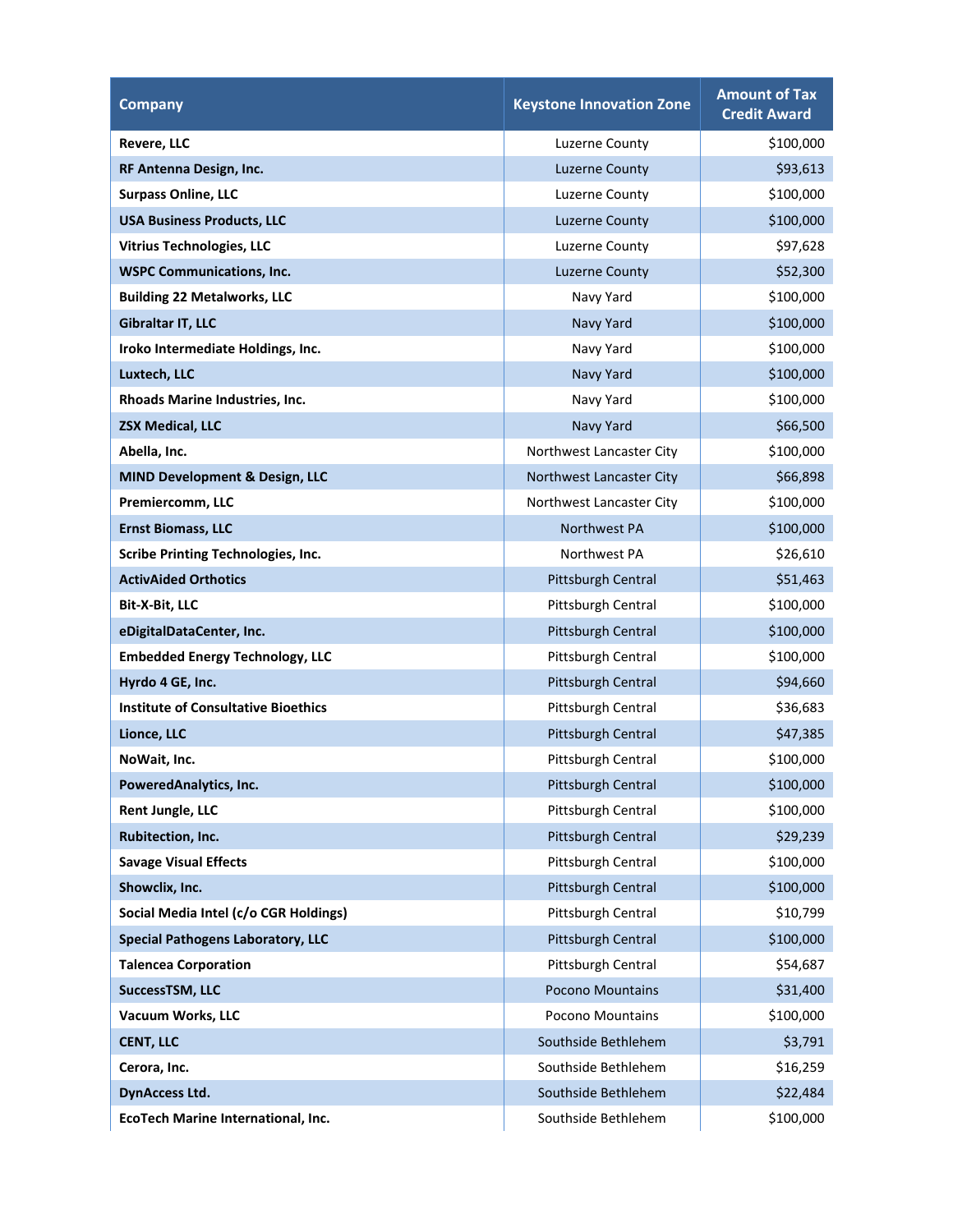| <b>Company</b>                                                | <b>Keystone Innovation Zone</b> | <b>Amount of Tax</b><br><b>Credit Award</b> |
|---------------------------------------------------------------|---------------------------------|---------------------------------------------|
| Element ID, Inc.                                              | Southside Bethlehem             | \$100,000                                   |
| <b>Hager Biosciences, LLC</b>                                 | Southside Bethlehem             | \$816                                       |
| Harbor Light Software, Inc.                                   | Southside Bethlehem             | \$39,575                                    |
| <b>Map Decisions, LLC</b>                                     | Southside Bethlehem             | \$4,516                                     |
| <b>Mosaic Interactive, LLC</b>                                | Southside Bethlehem             | \$87,704                                    |
| <b>Pivitec. LLC</b>                                           | Southside Bethlehem             | \$65,782                                    |
| <b>Third Eye Diagnostics</b>                                  | Southside Bethlehem             | \$37,500                                    |
| Viddler, Inc.                                                 | Southside Bethlehem             | \$100,000                                   |
| Adminovate, Inc.                                              | <b>University City</b>          | \$100,000                                   |
| ApprenNet, LLC                                                | University City                 | \$92,321                                    |
| <b>Chatterblast Media, LLC</b>                                | <b>University City</b>          | \$100,000                                   |
| <b>Cognizance Biomarkers, LLC</b>                             | University City                 | \$100,000                                   |
| Curalate, Inc.                                                | <b>University City</b>          | \$100,000                                   |
| CytoVas, LLC                                                  | University City                 | \$100,000                                   |
| <b>Discount Drug Network, LLC</b>                             | <b>University City</b>          | \$100,000                                   |
| Eight Eleven, Inc.                                            | University City                 | \$12,693                                    |
| <b>Global Technology Enterprise</b>                           | <b>University City</b>          | \$100,000                                   |
| <b>Graphene Frontiers, LLC</b>                                | <b>University City</b>          | \$73,768                                    |
| Idea-Evolver, LLC                                             | <b>University City</b>          | \$100,000                                   |
| <b>Invisible Sentinel</b>                                     | University City                 | \$43,956                                    |
| Optofluidics, Inc.                                            | <b>University City</b>          | \$100,000                                   |
| Peoplelinx, Inc.                                              | University City                 | \$100,000                                   |
| RJMetrics, Inc.                                               | <b>University City</b>          | \$100,000                                   |
| SNIPA, Inc. (dba Sidecar Technologies)                        | University City                 | \$100,000                                   |
| Solve Media, Inc.                                             | <b>University City</b>          | \$100,000                                   |
| Ticketleap, Inc.                                              | <b>University City</b>          | \$100,000                                   |
| <b>Torchlight Technology Group, LLC</b>                       | <b>University City</b>          | \$100,000                                   |
| Yorn, LLC                                                     | University City                 | \$44,785                                    |
| <b>Affiniton, LLC</b>                                         | Williamsport/Lycoming           | \$581                                       |
| <b>Solid State Ceramics, Inc.</b>                             | Williamsport/Lycoming           | \$53,747                                    |
| <b>Strouse Industrial, LLC</b>                                | Williamsport/Lycoming           | \$8,091                                     |
| The R.A.T.E. Company, LLC                                     | Williamsport/Lycoming           | \$10,436                                    |
| <b>TLC North, LLC</b>                                         | Williamsport/Lycoming           | \$66,093                                    |
| York Laboratories, LLC (dba MRG Labs)                         | <b>York County</b>              | \$100,000                                   |
| Total = 227 Approved Applications for KIZ Tax Credits in 2014 |                                 | \$17,101,702                                |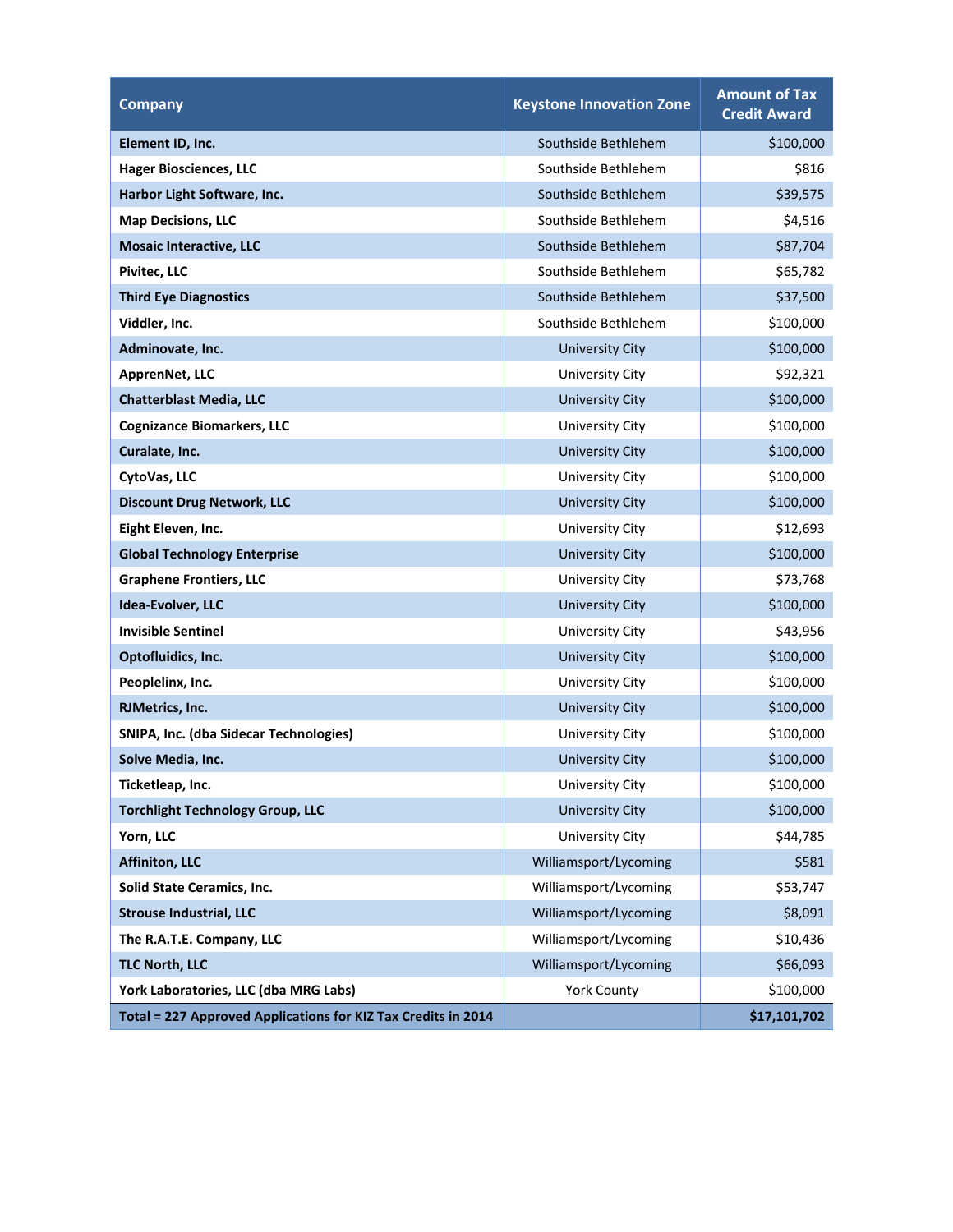#### Appendix B *Entities that Acquired KIZ Tax Credits in 2014*

| <b>Buyer</b>                                       | <b>Amount of Tax Credit</b><br>Sold/Assigned | <b>Applications</b><br><b>Approved</b> |
|----------------------------------------------------|----------------------------------------------|----------------------------------------|
| <b>Aaron LW Fang</b>                               | \$2,398.00                                   | $\mathbf{1}$                           |
| <b>Adrian CW Fang</b>                              | \$2,477.00                                   | 1                                      |
| Apple, Inc.                                        | \$758,243.00                                 | 10                                     |
| Boscovs, Inc.                                      | \$178,373.00                                 | $\overline{2}$                         |
| <b>Brian L. Bark</b>                               | \$11,261.00                                  | $\mathbf{1}$                           |
| Carl W. Hintz Jr.                                  | \$18,865.00                                  | 1                                      |
| <b>Chad J. McComsey</b>                            | \$1,900.00                                   | $\mathbf{1}$                           |
| Church & Dwight Co, Inc.                           | \$569,849.00                                 | 7                                      |
| Clifford E. Reed, III                              | \$116.00                                     | $\mathbf{1}$                           |
| <b>Conor Quinlan</b>                               | \$12,668.00                                  | 1                                      |
| <b>David Boyce</b>                                 | \$4,501.00                                   | $\mathbf{1}$                           |
| David C. Zimmerman                                 | \$1,773.00                                   | 1                                      |
| <b>David F. Jones</b>                              | \$113.00                                     | $\mathbf{1}$                           |
| David Tressler, Sr.                                | \$254.16                                     | $\mathbf{1}$                           |
| <b>Duquesne Light Company</b>                      | \$1,179,720.00                               | 15                                     |
| <b>Earl Hennenhoefer</b>                           | \$3,997.00                                   | 1                                      |
| <b>Eric Tallman</b>                                | \$66.25                                      | $\mathbf{1}$                           |
| <b>First Commonwealth Bank</b>                     | \$1,172,976.00                               | 16                                     |
| <b>Genworth Life Insurance Company</b>             | \$100,000.00                                 | $\mathbf{1}$                           |
| <b>Geoffrey Speicher</b>                           | \$386.66                                     | 1                                      |
| <b>Gregory J. Picarelli</b>                        | \$17,240.00                                  | $\mathbf{1}$                           |
| GTE Wireless, Inc.                                 | \$472,805.00                                 | 5                                      |
| <b>Hartford Casualty Insurance Company</b>         | \$525,268.00                                 | 6                                      |
| <b>Hartford Sentinel Insurance Company</b>         | \$466,378.00                                 | 6                                      |
| <b>Ivelisse Alemany</b>                            | \$19,635.00                                  | $\mathbf{1}$                           |
| <b>James Lewis</b>                                 | \$12,886.00                                  | 3                                      |
| <b>Jing Jing Xu</b>                                | \$3,687.50                                   | $\mathbf{1}$                           |
| <b>Jodean Munley</b>                               | \$152.88                                     | 1                                      |
| <b>John Fisher</b>                                 | \$5,403.00                                   | 1                                      |
| John Munley                                        | \$101.92                                     | 1                                      |
| Karie A. Craig                                     | \$31,215.00                                  | $\mathbf{1}$                           |
| Kimberly A. Auger                                  | \$931.00                                     | $\mathbf{1}$                           |
| <b>Kimberly Wylam</b>                              | \$56.69                                      | $\mathbf{1}$                           |
| <b>KIZ Resources, LLC</b>                          | \$1,523.70                                   | 1                                      |
| <b>Kurt Steckel</b>                                | \$5,780.00                                   | $\mathbf{1}$                           |
| L. Peter Frieder, Jr.                              | \$126.76                                     | $\mathbf{1}$                           |
| Lance Bachmann                                     | \$27,153.00                                  | $\mathbf{1}$                           |
| <b>Leonard F. Kowalski</b>                         | \$11,261.00                                  | 1                                      |
| <b>Marcel Ruhland</b>                              | \$4,109.00                                   | $\overline{2}$                         |
| <b>Massachusetts Mutual Life Insurance Company</b> | \$835,448.00                                 | 12                                     |
| <b>Matthew Burrows</b>                             | \$6,700.00                                   | $\mathbf{1}$                           |
| <b>Matthew Hummel</b>                              | \$4,527.00                                   | $\mathbf{1}$                           |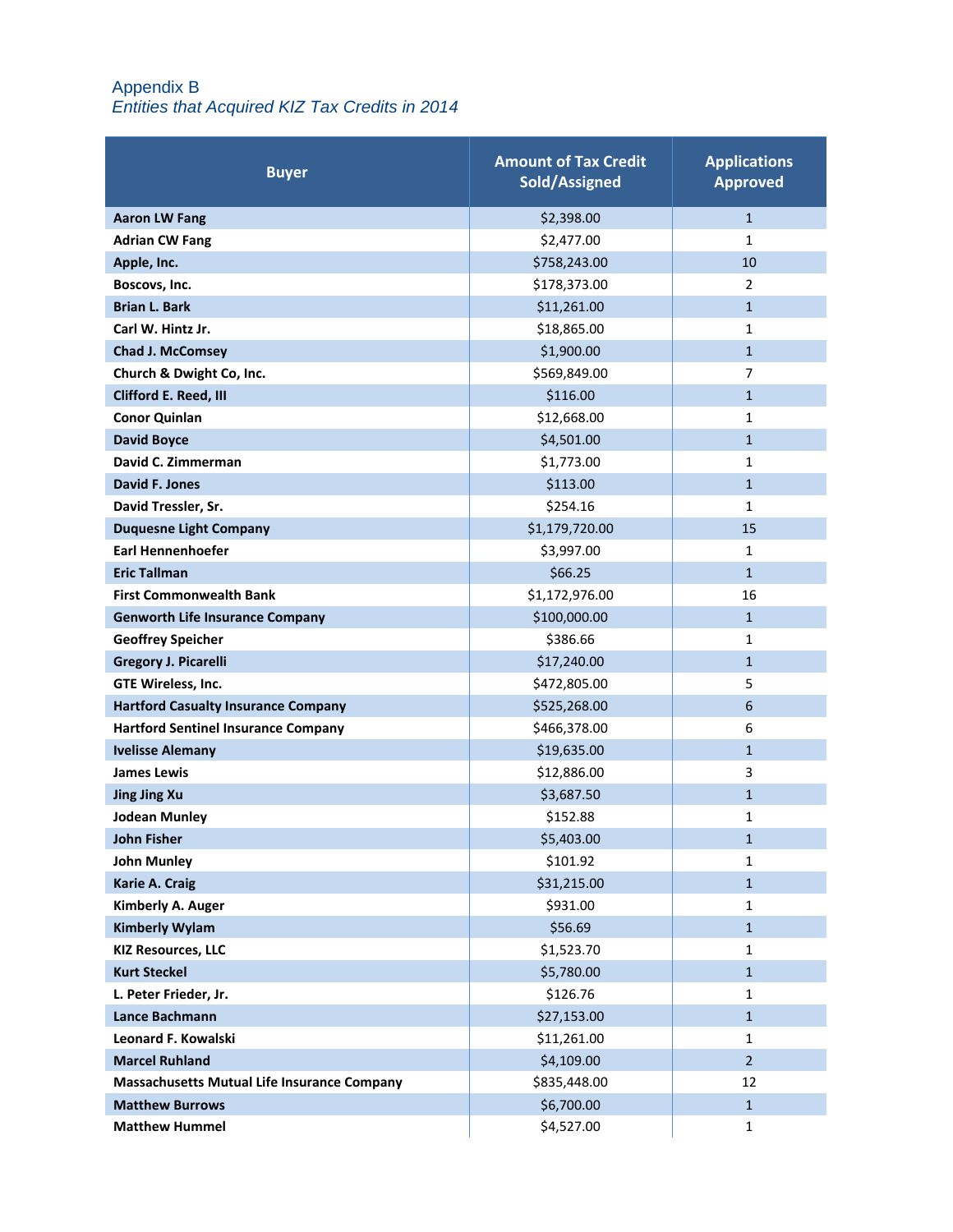| <b>Buyer</b>                                         | <b>Amount of Tax Credit</b><br>Sold/Assigned | <b>Applications</b><br><b>Approved</b> |
|------------------------------------------------------|----------------------------------------------|----------------------------------------|
| <b>Michael Biggerstaff</b>                           | \$13,806.00                                  | 3                                      |
| <b>Michael Insalaco</b>                              | \$406.41                                     | 1                                      |
| Micro-Clean, Inc.                                    | \$1,929.00                                   | $\mathbf{1}$                           |
| <b>MSC Contract Management, Inc.</b>                 | \$200,000.00                                 | $\overline{2}$                         |
| <b>Mutual Benefit Insurance Company</b>              | \$800,451.00                                 | 9                                      |
| <b>Northwest Savings Bank</b>                        | \$187,563.00                                 | $\overline{2}$                         |
| Pinnacle Foods, Inc.                                 | \$219,434.00                                 | 3                                      |
| R. Kevin Murray                                      | \$18,015.00                                  | 1                                      |
| <b>Richard M. Scaife</b>                             | \$352,442.00                                 | 4                                      |
| <b>Richard V. Snyder</b>                             | \$3,425.00                                   | 1                                      |
| <b>Robert D. Stine</b>                               | \$2,854.00                                   | $\mathbf{1}$                           |
| Rose M. Lackenmier                                   | \$66.25                                      | $\mathbf{1}$                           |
| <b>Roxanne Edwards</b>                               | \$12,886.00                                  | 3                                      |
| <b>S&amp;T Bank</b>                                  | \$1,014,724.00                               | 11                                     |
| Sam Zeitlan                                          | \$9,051.00                                   | $\mathbf{1}$                           |
| <b>Sanford P. Greene</b>                             | \$16,599.00                                  | 1                                      |
| Sean M. Crane                                        | \$894.00                                     | $\mathbf{1}$                           |
| <b>Selective Insurance Company of America</b>        | \$710,559.00                                 | 10                                     |
| <b>Selective Insurance Company of South Carolina</b> | \$362,669.00                                 | 6                                      |
| Selective Insurance Company of the Southeast         | \$1,152,251.00                               | 14                                     |
| <b>Selective Way Insurance Company</b>               | \$533,820.00                                 | 8                                      |
| Sid Tool Company, Inc.                               | \$430,561.00                                 | 6                                      |
| <b>Spencer Ewald</b>                                 | \$12,886.00                                  | 3                                      |
| Summers Laboratories, Inc.                           | \$22,349.00                                  | 1                                      |
| <b>Susan Ardisson</b>                                | \$6,000.00                                   | $\mathbf{1}$                           |
| Susquehanna Bank                                     | \$1,277,560.00                               | 26                                     |
| The Hartford Fire Insurance Company                  | \$330,366.00                                 | 5                                      |
| <b>Thomas M. Dugan</b>                               | \$25,100.00                                  | $\mathbf{1}$                           |
| <b>Timothy P. McLaughlin</b>                         | \$17,367.00                                  | $\mathbf{1}$                           |
| <b>Thomas Wilson</b>                                 | \$3,839.00                                   | $\mathbf{1}$                           |
| <b>Thomas Speicher</b>                               | \$3,035.31                                   | $\mathbf{1}$                           |
| <b>Timothy Speicher</b>                              | \$66.25                                      | $\mathbf{1}$                           |
| <b>Todd G. Ross</b>                                  | \$6,700.00                                   | $\mathbf{1}$                           |
| <b>Twin City Fire Insurance Company</b>              | \$491,229.00                                 | 7                                      |
| <b>UPMC Diversified Services, Inc.</b>               | \$198,283.00                                 | $\overline{2}$                         |
| William S. Craig, Jr.                                | \$31,215.00                                  | $\mathbf{1}$                           |
| <b>William Scranton</b>                              | \$126.76                                     | $\mathbf{1}$                           |
| <b>Totals</b>                                        | \$14,942,853.50                              | 258                                    |